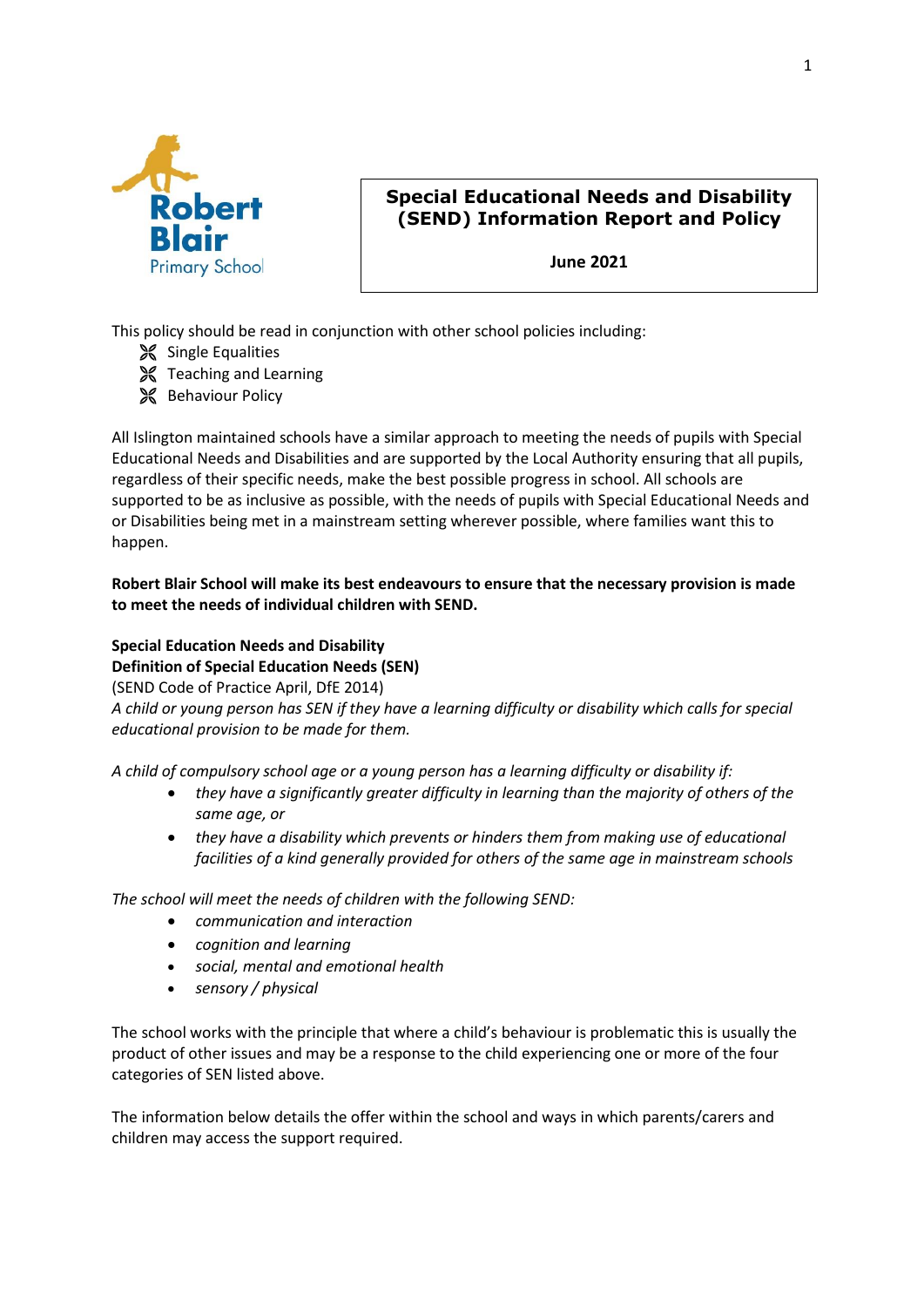The first point of contact for all concerns regarding SEND is a child's class teacher. They are responsible for:

- making sure that all pupils have access to good/outstanding teaching and that the curriculum is adapted to meet a child's individual needs
- ensuring that all children in the class make good progress and develop well whether or not they receive specialist support
- identifying concerns that a child may have SEND
- checking on the progress of a child and identifying, planning and delivering any additional help they may need (this could include targeted work, additional support, adapting resources etc.) and discussing amendments with the SENCO as necessary
- contributing to SEN support plans in line with the school policy, and sharing and reviewing these with parents/carers at least once a term. SEND Support Plans detail a child's strengths and difficulties, the targets set for them to achieve, and the strategies which can be used to help their learning
- making sure that the school's SEND Policy is followed in the classroom and for all the children with any SEND who they teach

### **School staff with specific responsibilities for SEND**

The SENCO assists the Headteacher in determining the strategic development of SEN policy and provision in the school. They are also responsible for the effective leadership, organisation and management of inclusion and inclusive practice and in developing a clear, distinctive vision for inclusion both now and in the future. Our inclusion team is made up of:

- The SENCO and Inclusion Lead is Arabella Yapp
- You can contact Arabella on 020 7607 4115 or via the school office

#### **SEND staff**

The governing bodies of maintained mainstream schools must ensure that there is a qualified teacher designated as Special Educational Needs Co-ordinator (SENCO) for the school.

At RBS the governors have appointed a Part Time SENCO who is responsible for:

- co-ordinating all the support for children with special educational needs or disabilities (SEND) and developing the school's SEND Policy to make sure all children get a consistent, high quality response to meeting their needs in school
- ensuring that parents/carers are:
	- involved in supporting their child's learning
	- kept informed about the support their child is receiving
	- involved in reviewing their child's progress
- Liaising with all the outside agencies who may be coming into school to help support a child's learning e.g. Speech and Language Therapy, Educational Psychology, Specialist Literacy support, The Bridge Outreach Service, Occupational Therapy etc.
- updating the school's SEND register (a system for ensuring all SEND pupils in this school are known) and making sure that there are excellent records of individual children's progress and needs
- supporting class teachers with writing and updating SEND Support Plans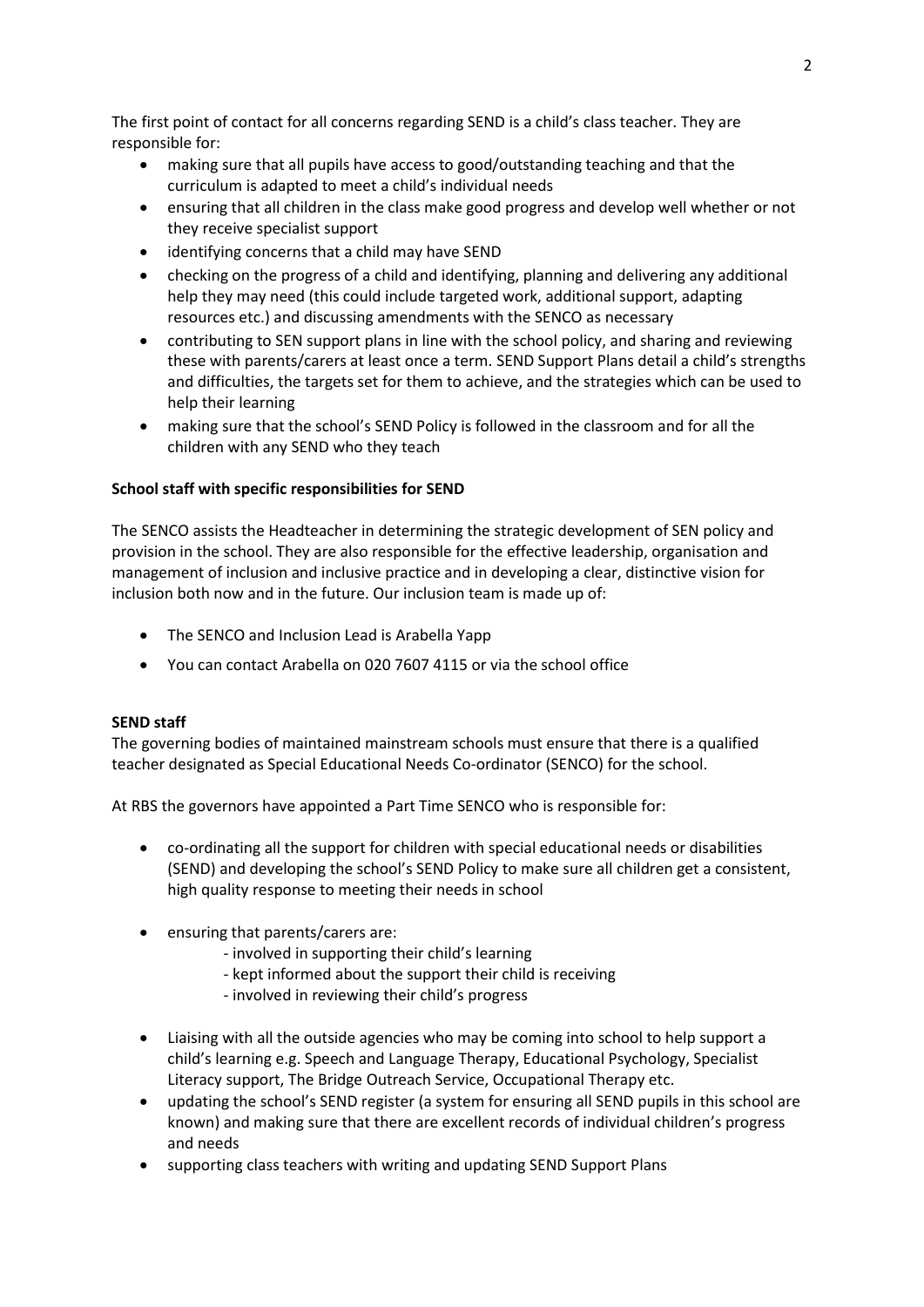- providing specialist advice and support for teachers and support staff in the school so they can help children with SEND to achieve the best possible progress and outcomes
- supporting SEN teaching assistants in their role

# **The Governing Body**

Responsible for ensuring the necessary support is in place for any child with SEND who attends the school.

- the governing body has appointed a named member who is responsible for special educational needs. The named governor for SEND is Catherine Goodall, Catherine can be contacted via the school office
- all staff at Robert Blair are involved in implementing the school's policy on special educational needs and may be directed accordingly by the headteacher

# **What different types of support are available for a child with SEND at Robert Blair School?**

There is a graduated approach to SEND at Robert Blair School with four different levels of support for children with additional needs.

# **1. Quality first teaching by class teacher.**

For a child this would mean:

- that the teacher has the highest possible expectations
- that all teaching is based on building on what a child already knows, can do and can understand
- different ways of teaching (for example, practical activities and visual supports) are in place so that a child is fully involved in learning in class
- where required specific strategies (which may be suggested by the SENCO or outside agencies) are in place to support children to learn
- assessing a child's progress throughout the year. Targets are set for children to ensure that gaps in their understanding and learning are addressed

# **2. Targeted interventions**

When the class teacher identifies that a child has additional needs the class teacher will work closely with the SENCO and parents/carers (or where the LA is the legal carer the child's social worker) and when appropriate relevant specialists and the child themselves to develop SEND support to meet the child's support needs. Where children have complex needs a SEND support plan will be developed in conjunction with parents and the class teacher to record the child's targets, strengths and support needs, additional interventions and support strategies for this child. In addition the child may also receive specific, targeted interventions:

- Interventions may be run in the classroom or in sessions outside of whole class learning
- They may be delivered by a teacher, Teaching Assistant (TA), or Early Years Educators (EYE) who has had specific training to run these groups
- Children will engage in a group or individual sessions with specific targets to help them to make progress
- Interventions are planned under the guidance of the SENCO and/or class teachers
- Interventions are monitored and reviewed by the SENCO and/or class teachers the school has a focus on evidence based interventions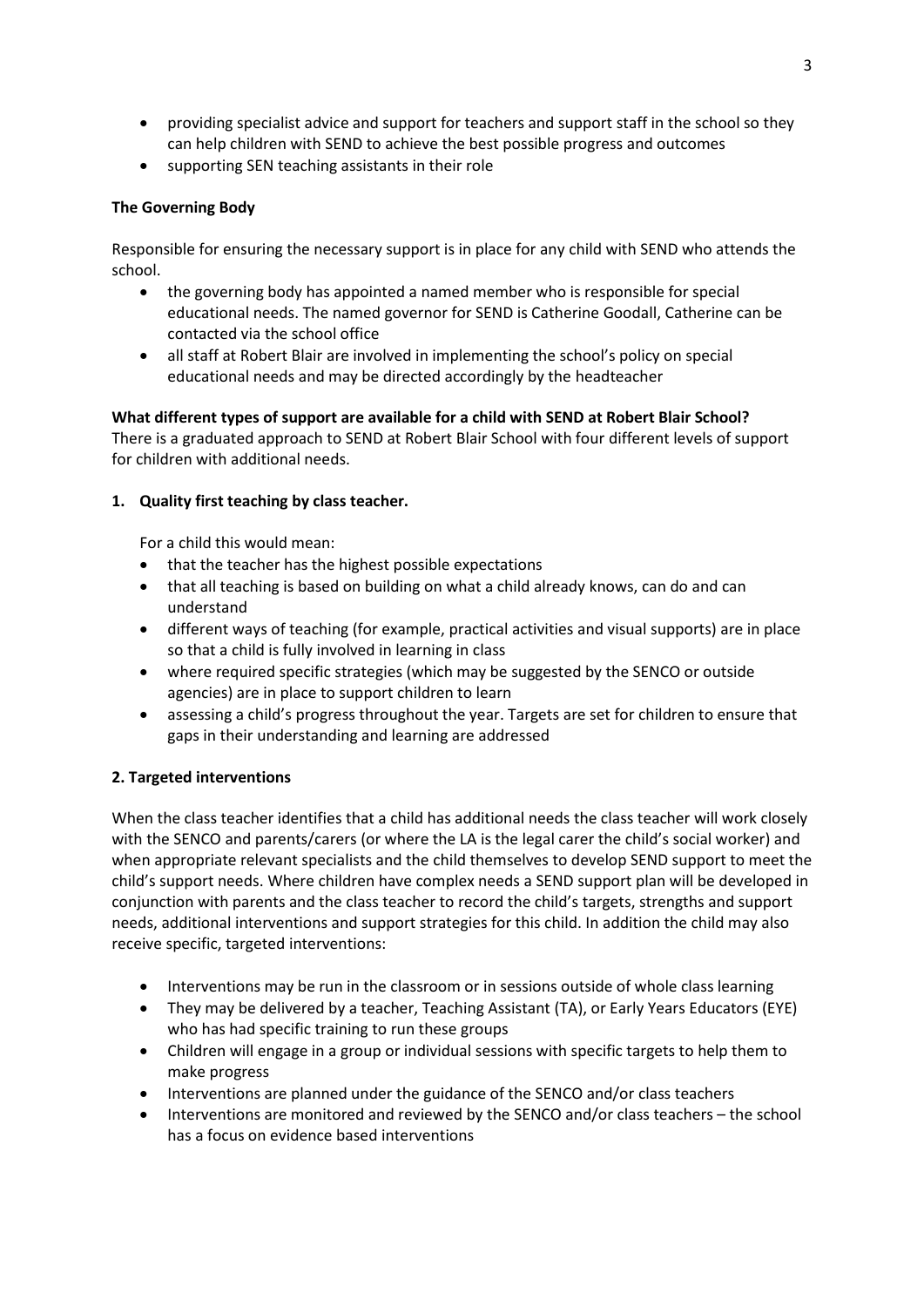SEND Support Plans are reviewed every term and parents/carers are invited to review the support the child has received with the child's class teacher and any other relevant staff. At these meeting targets and outcomes are assessed and where necessary new targets are agreed and support strategies are up-dated.

# **3. Specialist interventions or groups run by outside agencies e.g. Speech and Language therapy, Educational Psychology, Specialist Literacy support and Occupational Therapy**

At this stage specialist interventions may be from Local Authority central services such as:

- Language and communication Support Services
- Occupational therapy
- Local special schools

In addition to this Robert Blair School:

- has support from specialist SEND teachers and support services from The Bridge School
- has bought in sessions from the LA Educational Psychology Service

For a child this would mean that a parent/carer may be asked to give permission for the school to refer a child to an outside agency e.g. a Speech and Language Therapist or an Educational Psychologist. This will help the school and parents/carers further understand a child's particular needs and be able to support them more effectively. The specialist professional will work with a child to understand their needs and make recommendations, which may include:

- making changes to the way a child is supported in class e.g. individual support from a member of staff or changing some aspects of teaching to support them better setting clear targets including specific support the specialist can offer
- Setting up an intervention group run by school staff under the guidance of the outside professional e.g. a social skills group
- Setting up an intervention group or individual work directly with the outside professional

If the above support and interventions do not help the child make progress, then the school will work with parents/carers, the child and specialist to develop an SEND support plan with a view to developing an application for an Education Health Care (EHC) Plan. The EHC Application will build on the SEND Support Plan. It will outline the child's strengths and needs; targets, strategies and interventions will be set alongside input from parents/carers and external agencies. A SEND support plan should be implemented and reviewed several times before the school can apply for a child to be assessed for an Education, Health Care Plan (EHC Plan) (please see below).

#### **4. Specified Individual support**

#### **How will we support a child with identified SEND starting school?**

- If a child has been allocated a place in our school by the local authority and they have a SEND, we ask that parents/carers contact us as soon as they are offered the place as we may not have details of their needs at this stage
- Parents/carers will be invited to visit the school with their child to have a look around and meet the SENCO
- If other professionals or outside agencies are involved in supporting a child, a Multi-Agency Team (MAT) meeting will be held to discuss the child's needs. We will share strategies that are used, and ensure provision is put in place before the child starts school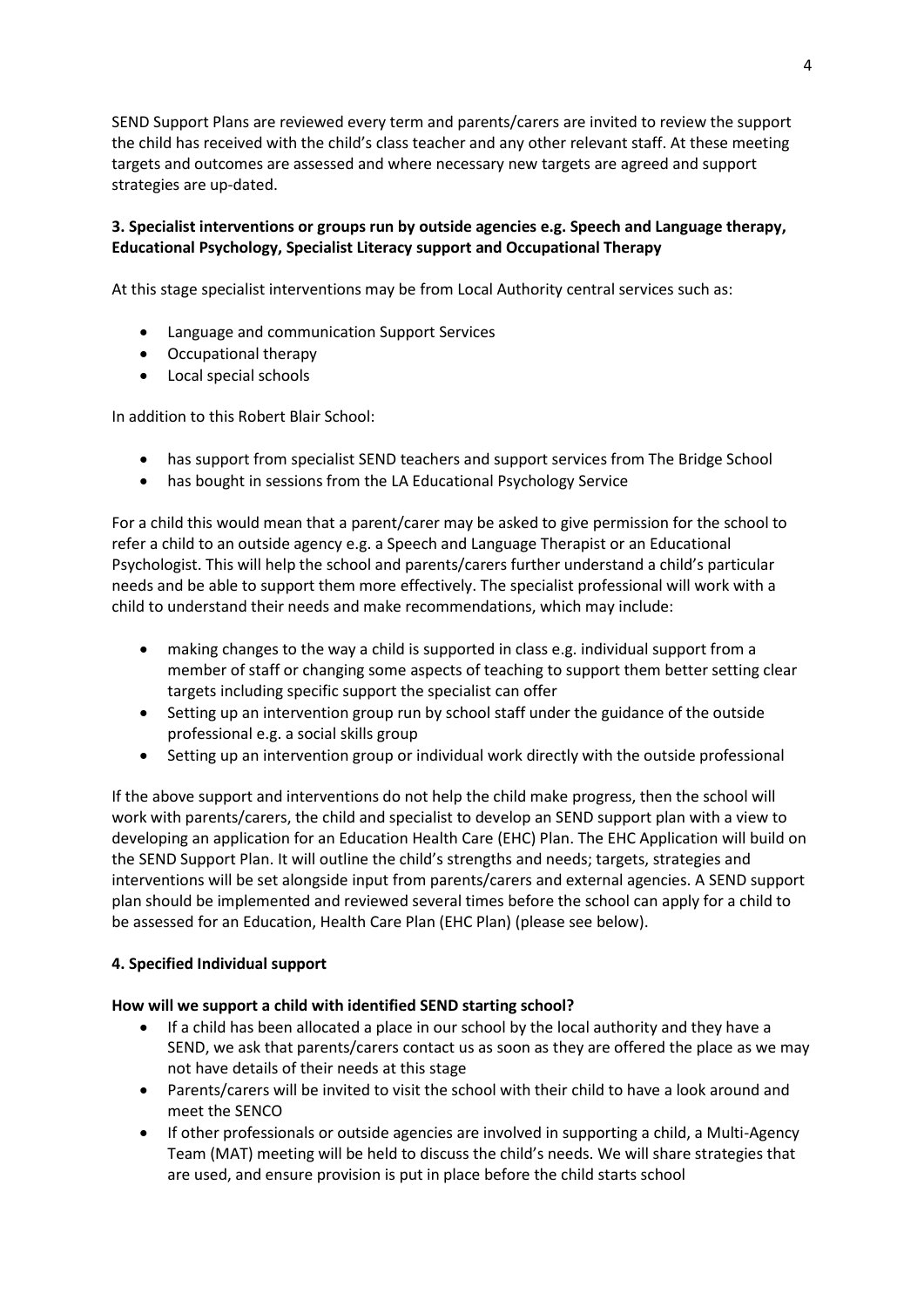- If applicable the SENCO will visit the current setting which the child attends
- The school may suggest ways that we can help your child to settle more easily, any changes will be agreed with parents/carers at the MAT meeting
- The staff will closely monitor the progress the child makes and discuss this with parents/carers

# **How else may a child be identified as having a specific SEND learning difficulty?**

- The teacher continually assesses the needs of all children in their classes
- Termly meetings are held with senior managers and each class teacher to look at all children's progress and check on any child who is not making expected progress. The SENCO will then arrange to meet teachers to plan ways of supporting any children who are not making the best possible progress and plan interventions where needed
- Support is reviewed regularly and if a child has not responded to the support, we will speak to the parents/carers and an SEND Support plan will be drawn up
- SEND Support Plans are reviewed each term and specialist support is identified as needed
- If a child continually requires a significant amount of support and they are not responding to interventions and support from the outside agencies, they may need an application for an EHC Plan. This document will outline the child's needs in preparation for an application for EHC Plan to be submitted to the Local Authority.
- Some new children joining the school clearly have enduring and complex needs

# **How will the school let parents/carers know if they have any concerns about a child's learning?**

- If a child is identified as having a potential SEND need, and high quality personalised teaching has not met that need, the school will set up a meeting to discuss this with parents/carers in more detail
- Initially the class teacher will speak to parents/carers to discuss concerns and to listen to any concerns they may have
- The school may suggest that a child needs some agreed individualised support in school
- They will tell parents/carers how the support will be used and what strategies will be put in place
- If further action is needed, a meeting may be set with the SENCO who will discuss the next steps with parents/carers
- **How are the staff at Robert Blair School supported and trained to work with children with SEND?**
- The SENCO will support the class teacher in planning for children with SEND
- The school has a school development plan including identified training needs for all staff
- A programme of training is developed in the school as needs are identified. This may include: whole school training on SEND issues or to support identified groups of learners in school and whole staff training to share knowledge, strategies and experience, to ensure consistency of the school's approach for children with a SEND
- Individual support staff attend training courses run by outside agencies that are relevant to the needs of specific children in their class e.g. the Bridge ASC Outreach service, SALT service or medical/health training to support staff in implementing care plans
- Individual training for an identified staff member linked with the needs of a child with special educational needs and/or disabilities
- Training may be identified through the school's rigorous performance management process. Training takes place on a regular basis

### **How will the teaching be adapted for a child with SEND?**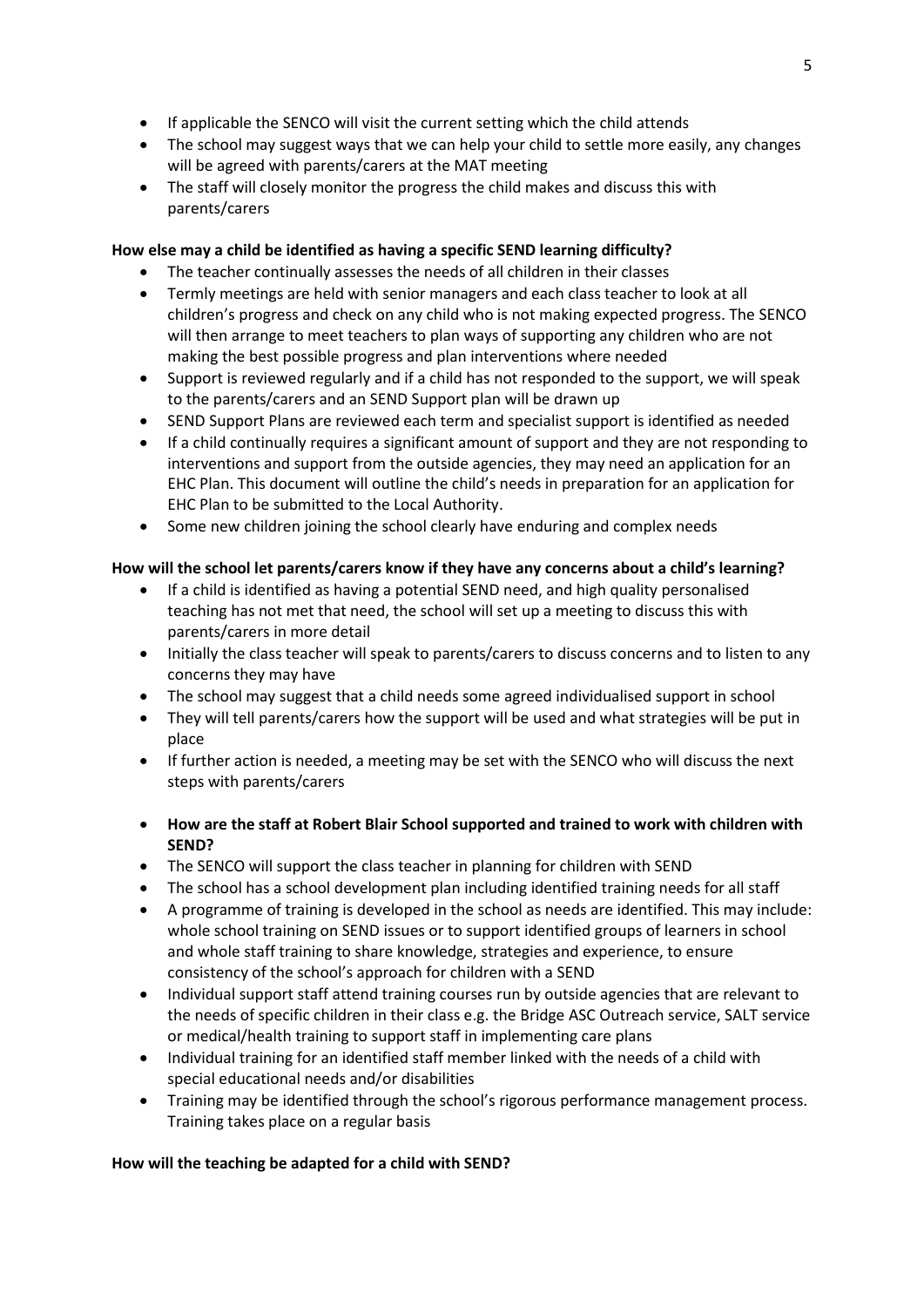- Class teachers plan lessons according to the specific needs of all groups of children in their class
- Planning and teaching will be adapted on a daily basis if needed to meet a child's learning needs and to increase a child's experiences
- Specifically trained support staff can implement the teachers modified/adapted planning
- Specific resources and strategies will be used to support the child. This may be in an individual, group or whole class situation, so that they can learn most effectively and become independent learners
- Teaching will include any targets or suggestions made by outside agencies, when appropriate

# **How does Robert Blair School measure children's progress and how will parents/carers be informed?**

- Children's progress is continually monitored by their class teacher
- Their progress is reviewed formally three times per year
- Children have maths and literacy targets in their workbooks, which are continually marked against and re-set
- Parent/carer meetings are held three times a year and children's targets will be shared with parents/carers
- Formal end of year reports are provided along with an additional opportunity for parent/carer meetings
- SALT targets are reviewed termly by the therapist and these are shared with parents/carers
- If a child has a SEND support plan, the school will review and set targets up to three times per year
- If a child has an EHC Plan, their SEND Support Plan will reflect the strategies and developmental targets in the Plan. This will be reviewed three times per year
- The progress of children with an EHC Plan is formally reviewed at an Annual Review with all adults, including parents/carers, who are involved with a child's education

### **What support do we have for parents/carers as a parent/carer of a child with SEND?**

- We encourage parents/carers to talk to their child's class teacher regularly so we can help parents/carers support their child at home
- The SENCO is available to meet with parents/carers to discuss children's progress or any concerns parents/carers may have
- Meetings can be arranged with outside agencies who work with children with SEND, and they can offer parents/carers advice on how best to support their child at home
- SEND Support Plans will be written and reviewed alongside parents/carers, for children with EHC Plan or an SEN support plan.

### *In addition:*

- We hold workshops for parents/carers of all children in the school, for example in relation to reading, phonics or maths
- If a child is undergoing statutory assessment for an EHC Plan parents/cares will also be supported by the Children's Services SEN Team. They will ensure that parents/carers fully understand the process

### **Is Robert Blair School physically accessible to children with SEND?**

• Classrooms may be adapted to ensure rooms are as accessible as possible for children with disabilities